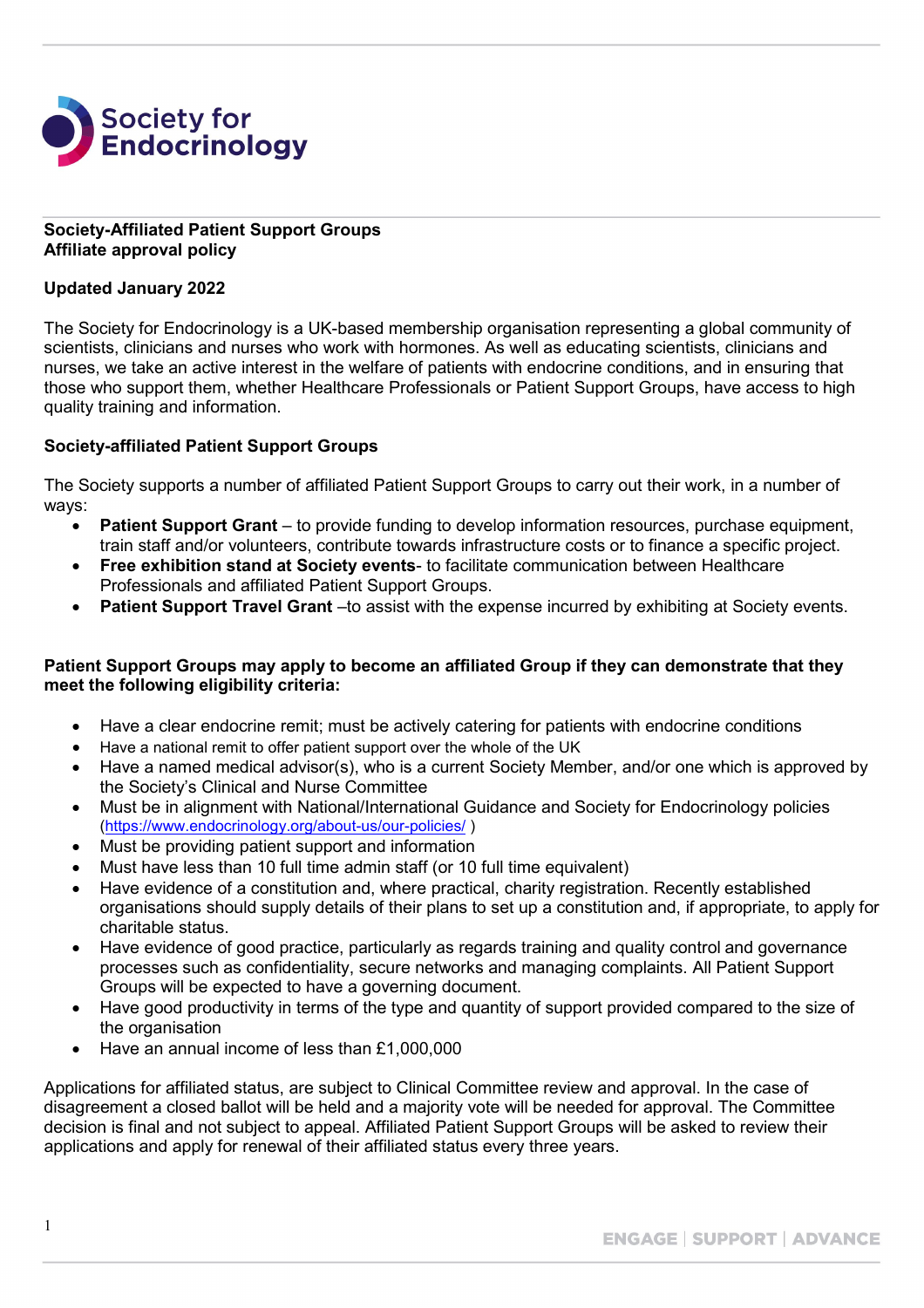

Details on how to apply for affiliated status can be found online <https://www.endocrinology.org/outreach/patient-support/>

# **Guidelines for Society-Affiliated Patient Support Groups at Society Events**

One of the Society's long-term objectives is to facilitate communication between affiliated Patient Support Groups and Healthcare Professionals. To do this, the Society offers a number of exhibition spaces free of charge at Society events to affiliated Patient Support Groups.

Events currently included are:

- Society for Endocrinology BES conference
- Society for Endocrinology Clinical Update
- Society for Endocrinology Endocrine Nurse Update
- Society for Endocrinology National Clinical Cases Meeting

#### **Procedure for allocation of free stands**

At each Society event there is limited exhibition space. Exhibition space is in high demand and priority must be given to sponsoring organisations according to their level of sponsorship.

Affiliated Patient Support Groups will be invited to attend Society events as follows:

- 1. A schedule of events over the calendar year will be distributed to Patient Support Groups via email
- 2. A reminder will be sent out prior to each event to all Patient Support Groups who will be requested to express their interest in exhibiting at the event to the events team
- 3. Patient Support Groups may provide inserts in delegate bags at events (excluding SfE BES) provided materials are received by the specified date. Inserts should normally consist of a single booklet or 2 sides of A4. Please note that the Society cannot assist with printing and postage costs. Inserts must be received at the Society office two weeks before the start of the event
- 4. The Event Managers will allocate exhibition space for sponsoring and affiliated organisations, and Patient Support Groups. If the number of Groups who would like to exhibit is higher than the number of stands available, Groups will either be asked to share stands, or attend on different days of the event, depending on the best solution for each individual event
- 5. The Events Team will advise Groups on their allocated space one month before the event, together with other logistical details. The standard terms and conditions for exhibitors will apply.

## **Travel grants**

Travel grants are available to support affiliated Patient Support Groups in promoting their organisation at the various Society events. Patient Support Groups may apply for up to £500 during any one financial year (1 Jan – 31 Dec), to attend one or more events. Grants can be used for travel and/or overnight accommodation, depending on the requirement of each Group.